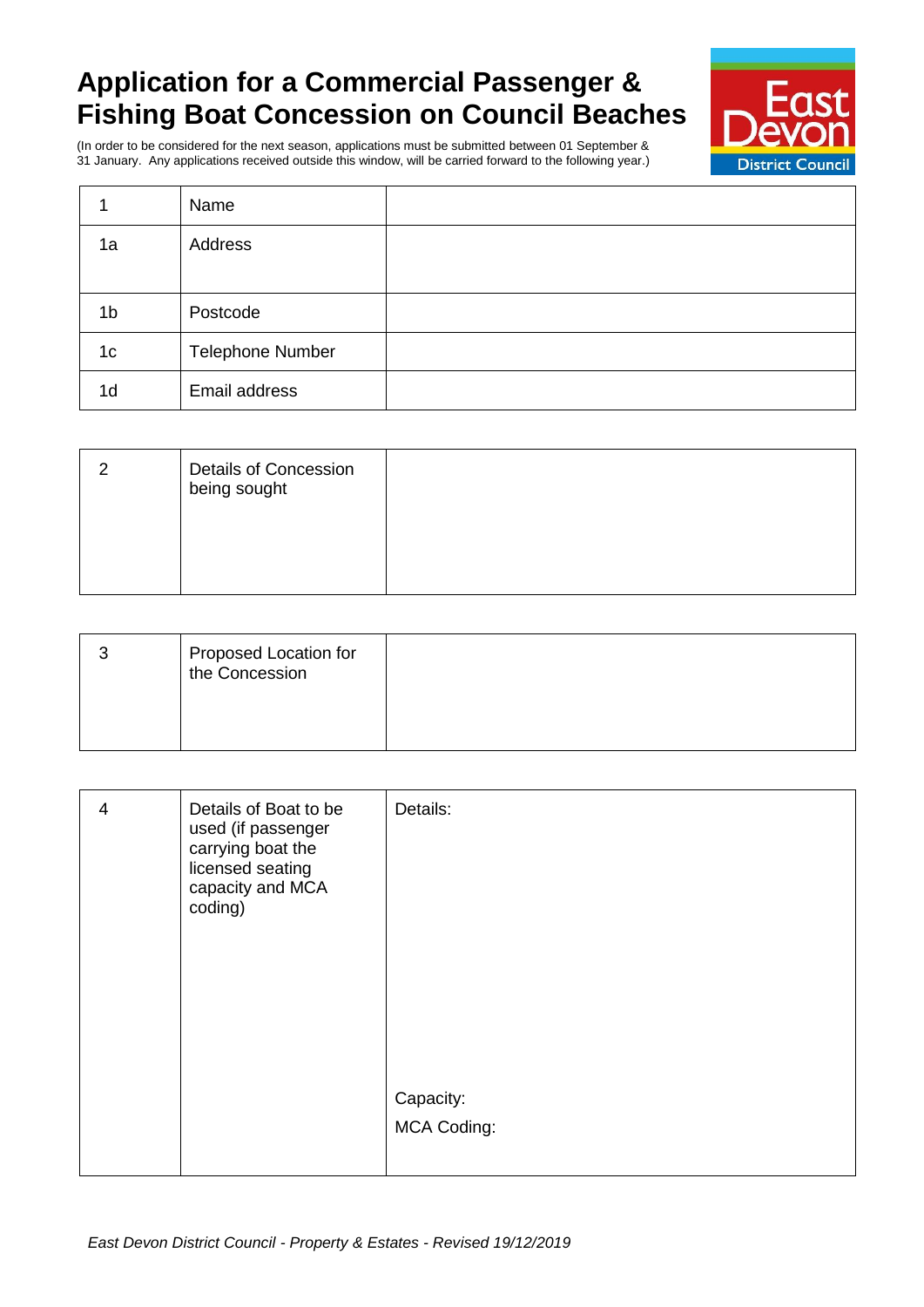| Details of winch to be<br>used (and method of<br>operation) if any |  |
|--------------------------------------------------------------------|--|
|                                                                    |  |

| Whether it is proposed<br>that a landing stage is to<br>be used, and if so the<br>proposed method of<br>operation (i.e. winch<br>operated or alternative<br>means of manoeuvring<br>on the beach) |  |
|---------------------------------------------------------------------------------------------------------------------------------------------------------------------------------------------------|--|
|---------------------------------------------------------------------------------------------------------------------------------------------------------------------------------------------------|--|

|  | Details of method of<br>operation for the<br>concession (a Health &<br><b>Safety Risk Assessment</b><br>and Method Statements<br>to accompany this form)<br>(Add additional sheets<br>as required) |  |
|--|----------------------------------------------------------------------------------------------------------------------------------------------------------------------------------------------------|--|
|--|----------------------------------------------------------------------------------------------------------------------------------------------------------------------------------------------------|--|

| Details of any similar<br>concessions operated<br>now or previously by the<br>applicant |  |
|-----------------------------------------------------------------------------------------|--|
| (Applicable to new<br>concessions only)                                                 |  |

| Details of qualifications<br>9<br>(i.e. RYA certificates<br>held or MCA<br>boatman's/skippers<br>licence, and relevant<br>experience including<br>local knowledge) |  |
|--------------------------------------------------------------------------------------------------------------------------------------------------------------------|--|
|--------------------------------------------------------------------------------------------------------------------------------------------------------------------|--|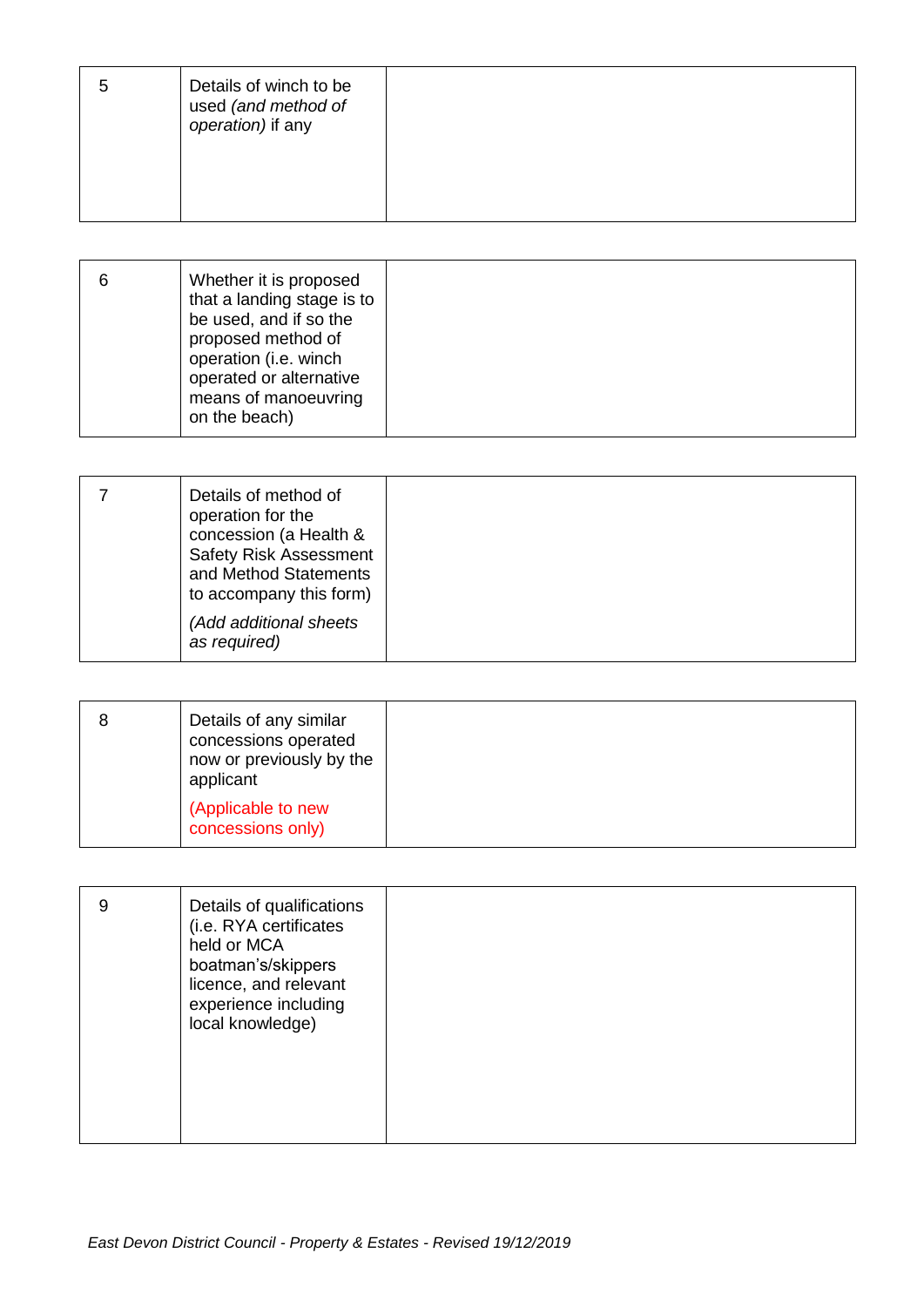| 10 | Details of Public Liability<br>Insurance cover to be<br>provided (this shall be a<br>minimum of £10,000,000<br>or such greater sum as<br>the MCA shall require,<br>and shall include cover<br>in respect of any winch,<br>landing stage matting<br>and all ancillary<br>equipment) |  |
|----|------------------------------------------------------------------------------------------------------------------------------------------------------------------------------------------------------------------------------------------------------------------------------------|--|
|    |                                                                                                                                                                                                                                                                                    |  |

| 11 | Any additional<br>information the applicant<br>may wish to be taken<br>into consideration |  |
|----|-------------------------------------------------------------------------------------------|--|
|    |                                                                                           |  |
|    |                                                                                           |  |

| Signature of applicant/s:                                                                                                                                                                                                                                                                                                                                                                                                                                                                                                                            |  |
|------------------------------------------------------------------------------------------------------------------------------------------------------------------------------------------------------------------------------------------------------------------------------------------------------------------------------------------------------------------------------------------------------------------------------------------------------------------------------------------------------------------------------------------------------|--|
| Print Name:                                                                                                                                                                                                                                                                                                                                                                                                                                                                                                                                          |  |
| Date:                                                                                                                                                                                                                                                                                                                                                                                                                                                                                                                                                |  |
| This form is to be completed by the applicant who shall be over the age of 18 years and shall be submitted to<br>the Property & Estates Team at Blackdown House, Border Road, Heathpark Industrial Estate, Honiton, Devon,<br>EX14 1EJ together with any supporting papers. The application fee of £150 for a new application, or £50 in the<br>case of a renewal, to be enclosed with this completed form (cheques to be made payable to East Devon<br>District Council) payment may be made by a debit or switch card (see attached payment slip). |  |